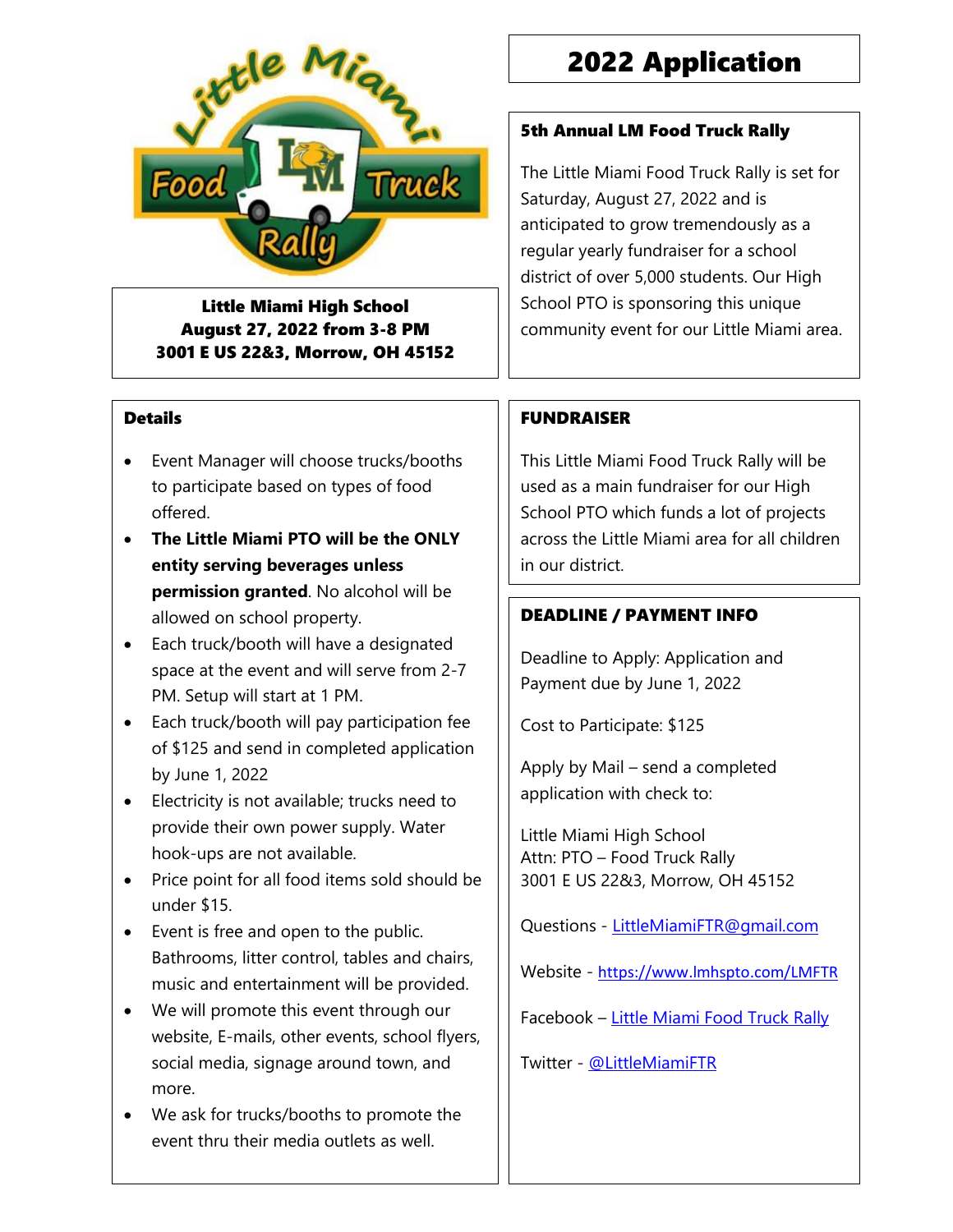

**Deadline to Apply:** Application and Payment due by June 1, 2022

Mail completed application with check for \$125 made out to LMHS PTO to: Little Miami HS, Attn: PTO – Food Truck Rally, 3001 E US 22&3, Morrow, OH 45152

# Food Truck/Booth Application

| Please provide a picture of your logo by emailing logo to LittleMiamiFTR@gmail.com<br><b>Please provide your Certificate of Liability</b><br><b>Participation Agreement</b> |                                                                                                                                                                                                                 |
|-----------------------------------------------------------------------------------------------------------------------------------------------------------------------------|-----------------------------------------------------------------------------------------------------------------------------------------------------------------------------------------------------------------|
|                                                                                                                                                                             |                                                                                                                                                                                                                 |
|                                                                                                                                                                             | Knowing that menu offerings may change, please provide us with a basic description of what you serve<br>and your price point range for items. Please realize that we are in a very rural area for price points. |
| Will you Offer:<br>Vegetarian<br><b>Gluten Free</b>                                                                                                                         | Vegan<br>Other<br>N/A                                                                                                                                                                                           |
|                                                                                                                                                                             | Applicable                                                                                                                                                                                                      |
| Food Truck / Booth Dimensions                                                                                                                                               | Other Dimensions such as Smoker, Generator if                                                                                                                                                                   |
| Facebook Page Name                                                                                                                                                          | <b>Twitter Handle</b>                                                                                                                                                                                           |
| Email                                                                                                                                                                       | Website                                                                                                                                                                                                         |
|                                                                                                                                                                             |                                                                                                                                                                                                                 |
| City                                                                                                                                                                        | <b>State</b><br>Zip                                                                                                                                                                                             |
| <b>Street/Mailing Address</b>                                                                                                                                               | Contact Phone                                                                                                                                                                                                   |
|                                                                                                                                                                             |                                                                                                                                                                                                                 |
| <b>Contact First Name</b>                                                                                                                                                   | <b>Contact Last Name</b>                                                                                                                                                                                        |
| Company Name                                                                                                                                                                | <b>Truck Name</b>                                                                                                                                                                                               |
|                                                                                                                                                                             |                                                                                                                                                                                                                 |

By submitting this application, I agree to abide by the Little Miami Food Truck Rally Rules and Regulations governing the "Little Miami Food Truck Rally" and hold festival producer, LMHS PTO, Little Miami School District plus Village of Morrow, Warren County, Hamilton Township and all applicable groups, directors, employees, sponsors, volunteers, harmless for any resulting loss or damage occurring to any property.